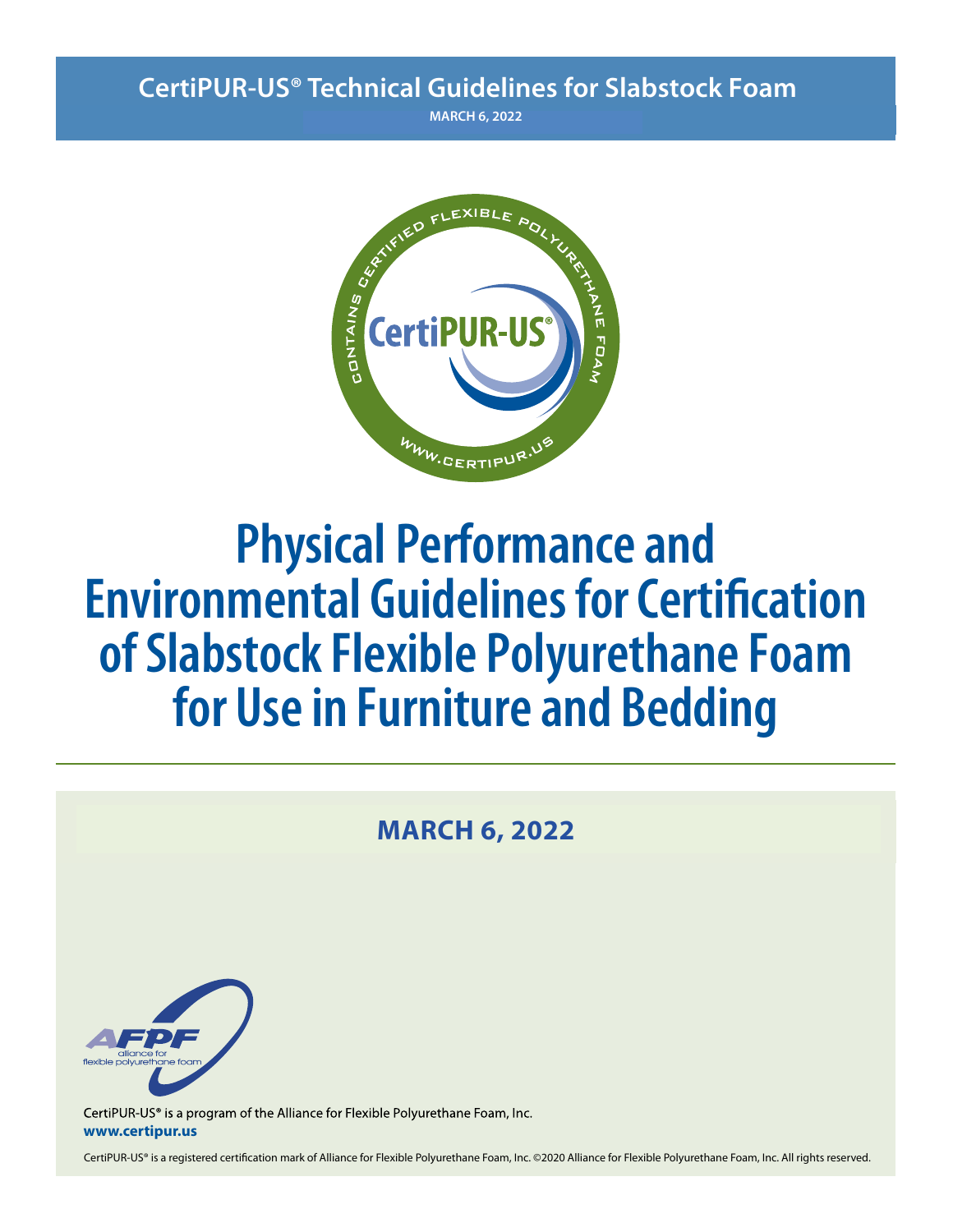#### **AUGUST 15, 2022**



Thank you for your interest in the CertiPUR-US® program. For foam suppliers interested in certifying flexible polyurethane<br>foam, this is the place to start – with the following pages that are the **Physical Performance and** foam, this is the place to start – with the following pages that are the *Physical Performance and Environmental Guidelines for Certification of Slabstock Flexible Polyurethane Foam for Use in Furniture and Bedding*.

This document, we call the *Technical Guidelines*, contains the technical requirements for certification of flexible polyurethane foams through the CertiPUR-US® program. The *Technical Guidelines* were established with guidance from the global foam industry and in conjunction with the leadership of the mattress and upholstered furniture industries. In addition, an advisory panel of scientists, academics, environmentalists and representatives of consumer groups provided invaluable input in the development of the *Technical Guidelines*.

The CertiPUR-US® program is a voluntary testing, analysis and certification program for flexible polyurethane foam used as a cushioning material in home furnishings such as adult mattresses, crib mattresses, upholstered furniture and some accessory comfort products. Certified flexible polyurethane foams are independently laboratory tested and certified to be:

- Made without ozone depleters
- Made without PBDEs, TDCPP or TCEP ("Tris") flame retardants
- Made without mercury, lead, and other heavy metals
- Made without formaldehyde
- Made without phthalates regulated by the Consumer Product Safety Commission
- **I** Low VOC (Volatile Organic Compound) emissions for indoor air quality (less than 0.5 parts per million)

It is our policy to be transparent and to be responsive to changes in what we know about components of flexible polyurethane foam. We are continually evaluating information from the science community, stakeholders, and government and regulatory agencies to assess these *Technical Guidelines*.

For that reason, we consider these *Technical Guidelines* to be a living document that may be revised when good science and responsible regulatory concern warrant. Any changes are made by the consent of the Board of Directors of the Alliance for Flexible Polyurethane Foam, Inc., the organization that manages the CertiPUR-US® program.

Policies related to revisions of the document and appropriate forms to request a revision may be obtained through info@certipur.us. Certification is restricted to prime flexible polyurethane foam intended for use in furniture and bedding applications. Any questions related to the certification requirements or process should also be directed to info@certipur.us.

Please contact me for guidance in the certification process. From application to submission of samples to navigating the testing requirements to using the CertiPUR-US® seal if you achieve certification, we are here to assist you every step of the way.

Sincerely,

Michael Gowell

**Michael Crowell**

Executive Director CertiPUR-US® program Alliance for Flexible Polyurethane Foam, Inc. mcrowell@certipur.us 828.452.5400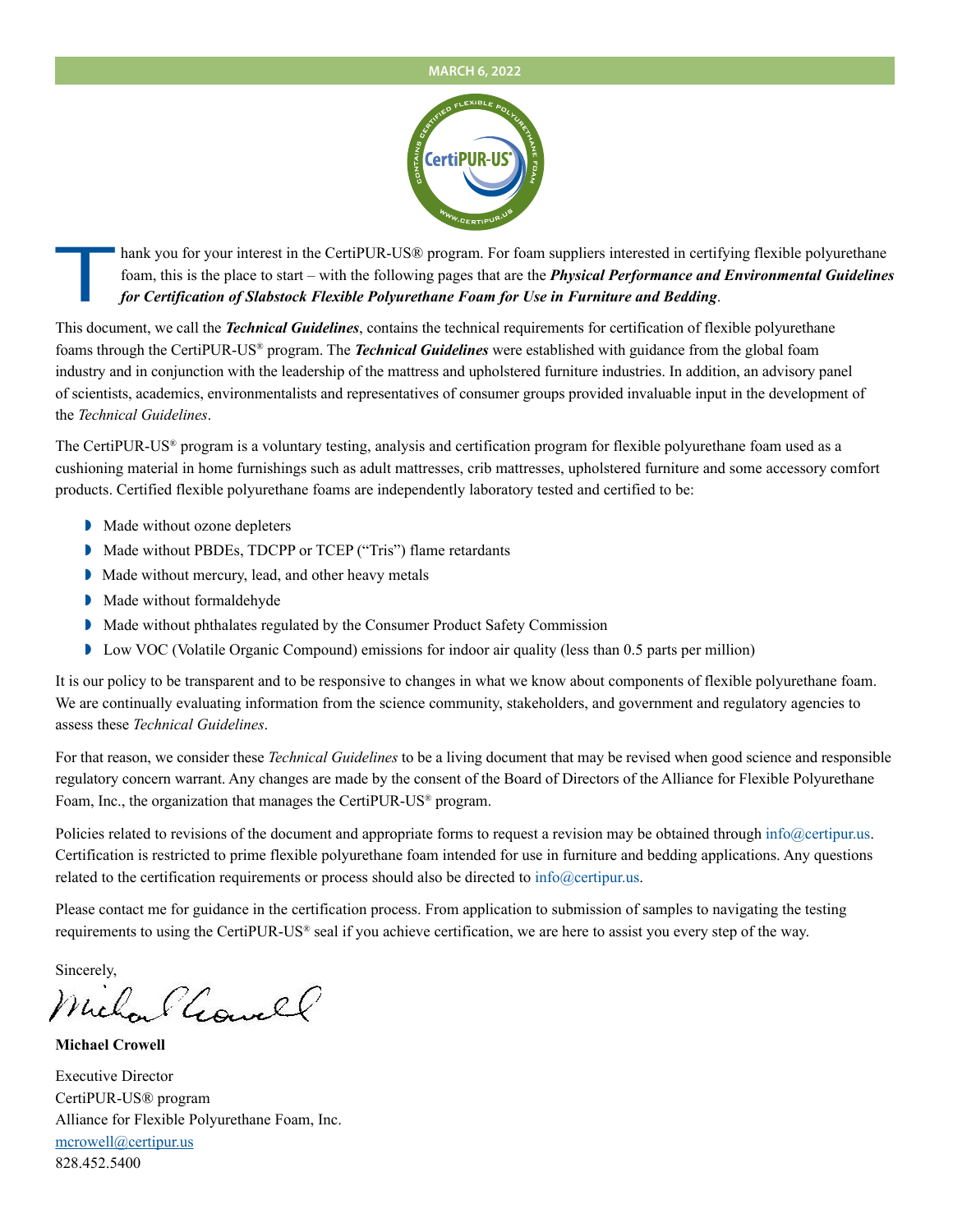#### $MARCH 6, 2022$

## Section 1

#### **Internal Physical Performance Testing**

| <b>Test</b>                                                                                                                   | Pass                                            | <b>Test Method</b>                                       |
|-------------------------------------------------------------------------------------------------------------------------------|-------------------------------------------------|----------------------------------------------------------|
| 1) Average Density <sup>1</sup>                                                                                               | Report                                          | ASTM D3574 Test A                                        |
| 2) Average 25% IFD <sup>2</sup> and Tolerance                                                                                 | $\pm$ 3.0 lbs or<br>$+/- 10\%$ max <sup>3</sup> | ASTM D3574 Test B.                                       |
| 3) 25% IFD loss after Fatique Test Only applies to foams within 25% IFD<br>range <sup>4</sup> of 24 to 36 lbs $(100 - 160 N)$ | $logs < 6$ lbs<br>(26.7 N)                      | ASTM D3574Test I <sub>3</sub> (Procedure A) <sup>5</sup> |
| 4) 75% Compression set HR-type and Melamine-filled Foams<br>All others (Conventional, Viscoelastic, etc)                      | $20.0\%$ max<br>$10.0\%$ max                    | ASTM D3574 Test D                                        |
| 5) Humid Aged 75% Compression Set HR-type and Melamine-filled Foams<br>All others (Conventional, Viscoelastic, etc)           | 30.0% max<br>$10.0\%$ max                       | ASTM D3574 Test D and J <sup>6</sup>                     |

<sup>1</sup> Average Density from testing of 15"x 15"x 4" (380 mm x 380 mm x 102 mm) samples prepared by the procedure below - "Sampling Procedure for Physical Testing"

2 Average IFD @ 25% from testing of 15" x 15" x 4" (380 mm x 380 mm x 102 mm) samples prepared by the procedure below.

3 Maximum deviation of ± 10% of the Average 25% IFD or of 3.0 lbs (13.3 N) – whichever is greater – by any single sample from the Average 25% IFD.

4 Based on the Average 25% IFD in Test 2) using 15" x 15" x 4" (380 mm x 380 mm x 102 mm) samples. Test 3) does not apply to foams outside this range.

<sup>5</sup> Constant Force Pounding, 8000 cycles ASTM D3574 Test I3 (Procedure A) / ISO 3385

6 ASTM 3574 Section J1 with Humid Aging followed by Section D Compression Set.

#### **Sampling Procedure for Physical Testing**

**Product Selection:** The product selected for Physical Testing shall be the same as for Analytical Testing (see Section 6).

**Sample Origin:** Central samples no less than 15 inches (35 cm) from a face or side of the bun shall be cut, no later than 7 days after foam production. If the foam bun is not large enough to allow the 15 in (35 cm) distance from the sides, the most central location is appropriate.

**Size of Samples:** 15 in x 15 in x 4 in (380 mm x 380 mm x 100 mm).

A vertical rectangular column 15" x 15" (380 mm x 380 mm) shall be cut to include both the top and the bottom surfaces of the produced foam. The lower 1" (25 mm) portion of the sample column shall be removed. Starting at this lower cut surface, the column shall be cut into 15" x 15" x 4" (380 mm x 380 mm x 100 mm) adjacent samples, discarding the upper trim segment such that the uppermost sample is at least 1" (25 mm) from the top skin of the produced foam. The samples shall be numbered sequentially starting from the upper sample. 25% IFD and density results shall be reported for at least the top, middle, and bottom samples for determination of 25% IFD Variance.

**Physical Testing Report:** The test data shall be submitted initially and with each renewal for each Foam Group to the CertiPUR-US® program on the following "Internal Physical Performance Testing Report" form.

## Section 2 **Manufacturer Certifications**

| Foam or adhesives processed with CFC or Other Ozone Depleters                       | <b>No</b> |
|-------------------------------------------------------------------------------------|-----------|
| Foam or adhesives processed with MeCl2 or nPB (dichloromethane or n-propyl bromide) | No        |
| Foam processed with BHT Polyol Additives                                            | <b>No</b> |
| Foam processed with any PBDE Additives, TDCPP or TCEP ("Tris") flame retardants     | No        |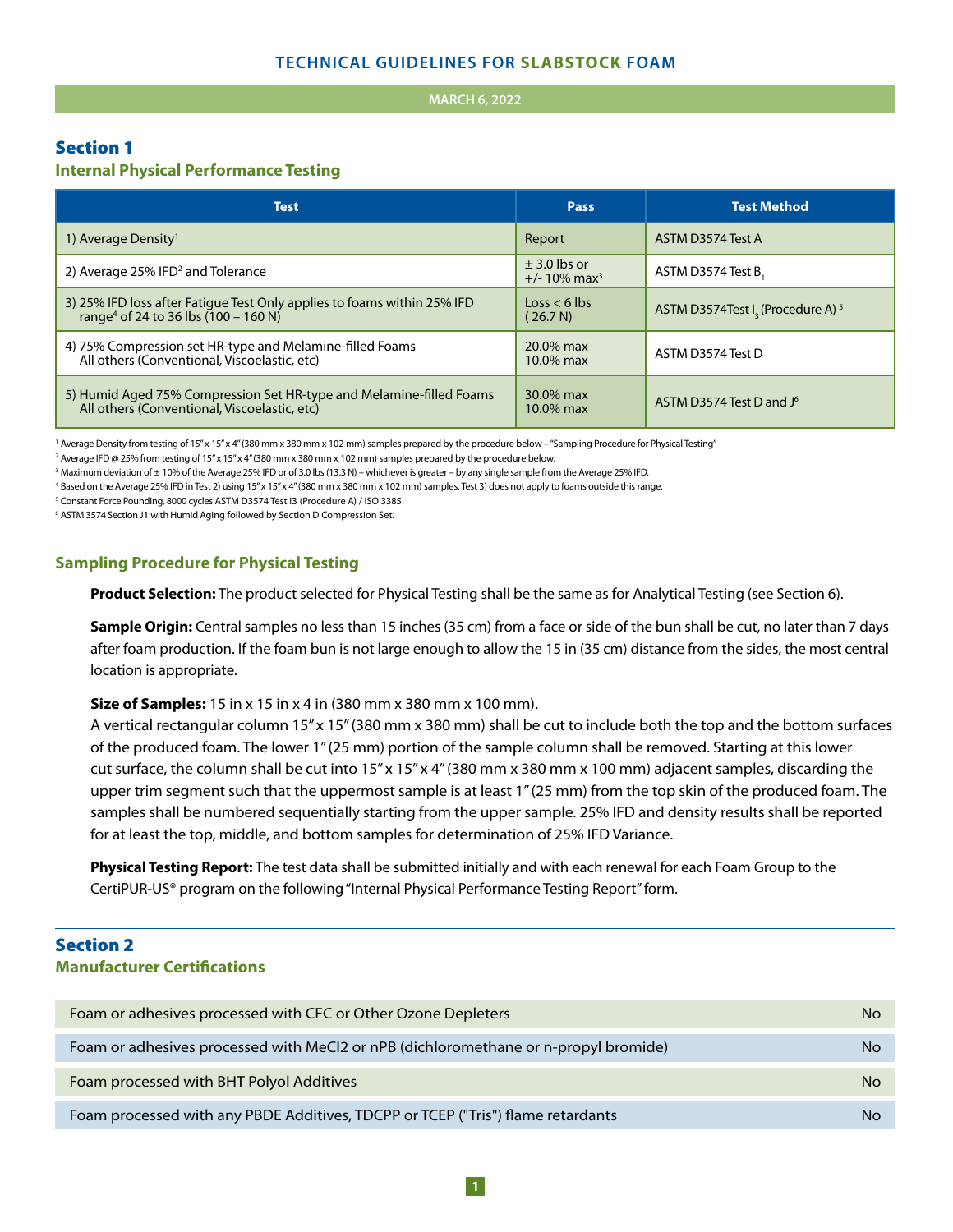**NOVEMBER 20, 2020 +"MARCH 4, 2022 6, /6"3:** 

# **Internal Physical Performance Testing Report for Slabstock Foam**

|                                               | <b>Internal Physical Performance Testing Report for Slabstock Foan</b> |                |                           |
|-----------------------------------------------|------------------------------------------------------------------------|----------------|---------------------------|
| <b>Company Name:</b>                          |                                                                        |                |                           |
| <b>Production Location:</b>                   |                                                                        |                |                           |
| Foam Product Group:                           |                                                                        |                |                           |
| Foam Identification (Grade):<br>Test Results* |                                                                        |                |                           |
| Density and 25% IFD<br><b>Test Date:</b>      |                                                                        |                |                           |
| <b>Sample Number</b>                          | <b>Density</b>                                                         | <b>25% IFD</b> | <b>Limit</b>              |
| $1$ (Top)                                     |                                                                        |                |                           |
| $\mathbf 2$                                   |                                                                        |                |                           |
| 3                                             |                                                                        |                |                           |
| $\overline{4}$                                |                                                                        |                |                           |
| 5                                             |                                                                        |                |                           |
| 6                                             |                                                                        |                |                           |
| $\overline{7}$                                |                                                                        |                |                           |
| 8                                             |                                                                        |                |                           |
| 9                                             |                                                                        |                |                           |
| 10                                            |                                                                        |                |                           |
| 11                                            |                                                                        |                |                           |
| 12                                            |                                                                        |                |                           |
| Average:                                      |                                                                        |                |                           |
| 25% IFD Variance:                             |                                                                        |                | ± 10% or 3.0 lbs (13.3 N) |
| Test Date:                                    |                                                                        |                |                           |
| 25% IFD loss after Fatigue                    |                                                                        |                | $< 6$ lbs (26.7 N)        |
| <b>Test Date:</b>                             |                                                                        |                | 10%                       |
| 75% Compression Set                           |                                                                        |                | (20% HR or melamine)      |
| Test Date:                                    |                                                                        |                | 10%                       |
| Humid Aged 75%<br>Compression Set             |                                                                        |                | (30% HR or melamine)      |
|                                               |                                                                        |                |                           |

\*See *Physical Performance and Environmental Guidelines for Certication of Slabstock Flexible Polyurethane Foam for Use in Furniture and Bedding,* Section 1 for sampling procedure and test methods.

**I conrm the information above is accurate.** Name (printed): \_\_\_\_\_\_\_\_\_\_\_\_\_\_\_\_\_\_\_\_\_\_\_\_\_\_\_\_\_\_\_\_\_\_\_\_\_\_\_\_\_\_\_\_\_\_\_\_\_\_\_\_\_\_\_\_\_\_\_\_\_\_\_\_\_\_\_\_

Signature: \_\_\_\_\_\_\_\_\_\_\_\_\_\_\_\_\_\_\_\_\_\_\_\_\_\_\_\_\_\_\_\_\_\_\_\_\_\_\_\_\_\_\_\_\_\_\_\_\_\_\_\_\_\_\_\_\_\_\_\_\_\_\_\_\_\_\_\_\_\_\_\_\_\_\_\_\_ Date: \_\_\_\_\_\_\_\_\_\_\_\_\_\_\_\_\_\_\_\_\_\_\_\_\_\_\_\_\_\_\_\_\_\_\_\_\_\_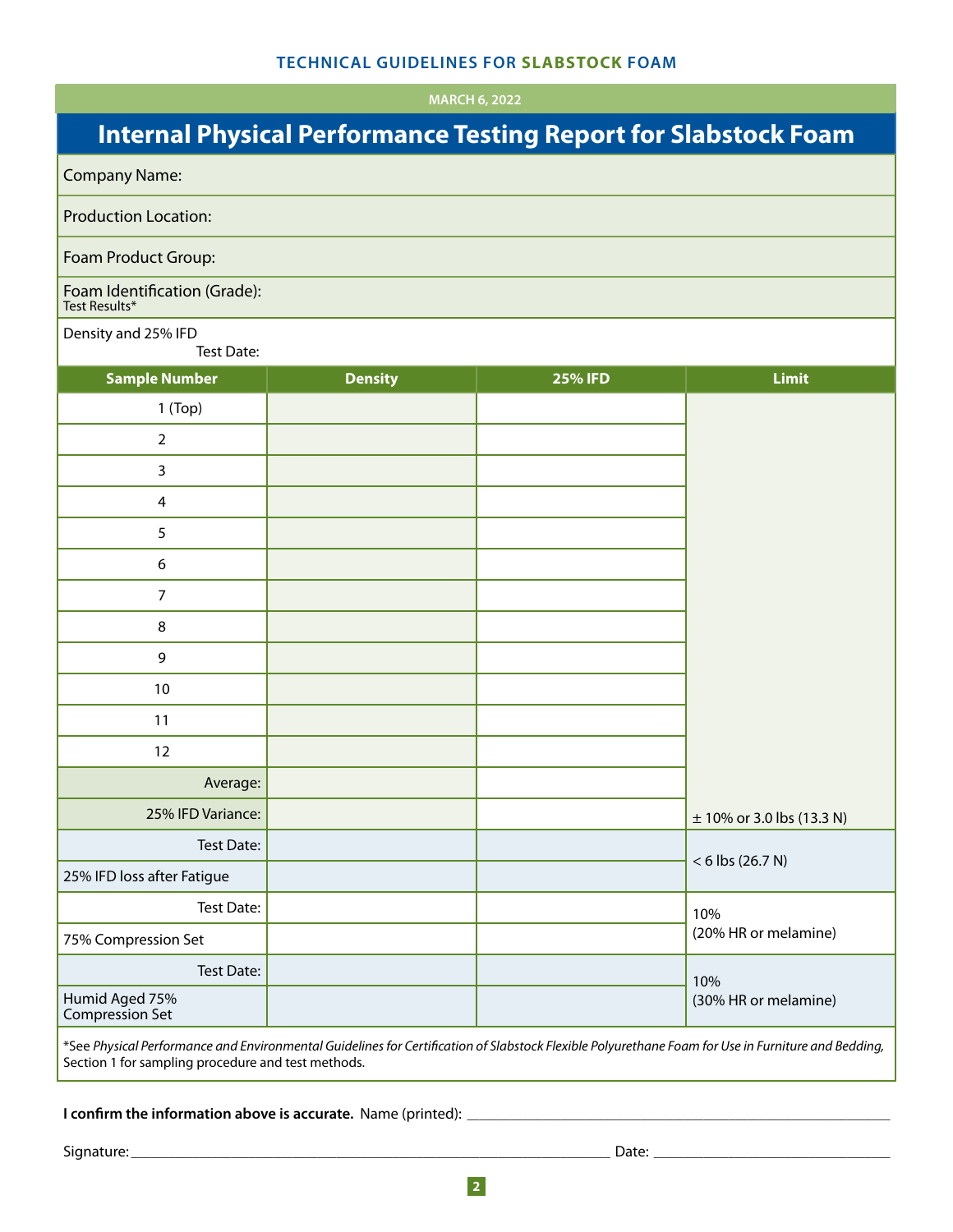#### **MARCH 6, 2022**

#### Section 3

#### **Independent Laboratory Emissions Testing7**

| <b>Substance</b>      | <b>CAS-No.</b> | <b>Guideline Limit [mg/m<sup>3</sup>]</b> |
|-----------------------|----------------|-------------------------------------------|
| Formaldehyde          | $50 - 00 - 0$  | < 0.1                                     |
| Benzene               | $71 - 43 - 2$  | < 0.5                                     |
| Toluene               | 108-88-3       | < 0.5                                     |
| Styrene               | $100 - 42 - 5$ | < 0.3                                     |
| Vinylcyclohexene      | $100 - 40 - 3$ | $<$ LOD <sup>*</sup>                      |
| 4-Phenylcyclohexene   | 4994-16-5      | $<$ LOD <sup>*</sup>                      |
| <b>Butadiene</b>      | 106-99-0       | $<$ LOD <sup>*</sup>                      |
| <b>Vinyl Chloride</b> | $75-01-4$      | $<$ LOD <sup>*</sup>                      |
| Aromatic hydrocarbons |                | < 0.5                                     |
| <b>TVOC Emissions</b> |                | < 0.5                                     |

<sup>7</sup> Average Density and Average 25% IFD measured using procedures in Section 1 must be reported for the foam production used in Analytical Testing.

\* Below the Limit of Detection

**Test Method:** ISO 16000-Parts 3, 6, 9, & 11 – with chamber volume of 0.5 or 1 m<sup>3</sup>. The foam sample is placed on the bottom of an emission test chamber and is conditioned for 72 hours at 23°C/50%RH, applying an air exchange rate n of 0.5 per hour and a chamber loading L of 0.4 m2/m<sup>3</sup> (=total exposed surface of sample in relation to chamber dimensions without sealing edges and back) in accordance with ISO 16000-9 and ISO 16000-11.

# **Section 4 Independent Laboratory Analysis**

#### **Metals of Concern**

| <b>Substance</b> | <b>CAS Number</b> | <b>Guideline Limits (ppm)</b> |
|------------------|-------------------|-------------------------------|
| Antimony (Sb)    | 7440-36-0         | 60                            |
| Arsenic (As)     | 7440-38-2         | 25                            |
| Barium (Ba)      | 7440-39-3         | 1000                          |
| Cadmium (Cd)     | 7440-43-9         | 75                            |
| Chromium (Cr)    | 7440-47-3         | 60                            |
| Lead (Pb)        | 7439-92-1         | 90                            |
| Mercury (Hg)     | 7439-97-6         | 60                            |
| Selenium (Se)    | 7782-49-2         | 500                           |

and analyzed by Inductively Coupled Plasma (ICP). Flexible Foam under test to be digested per Consumer Product Safety Commission CPSC-CH-E1002-08.3 Digestive Test Method: ASTM F963-17 Standard Consumer Safety Specification for Toy Safety, Section 8.3.1: The sample is to be completely digested with acid (Non-metal Substrates).

Testing also complies with Consumer Product Safety Improvement Act (CPSIA), Section 101 for total lead content. Limit of Quantitation (LOQ) should be <2.0 ppm for all substances.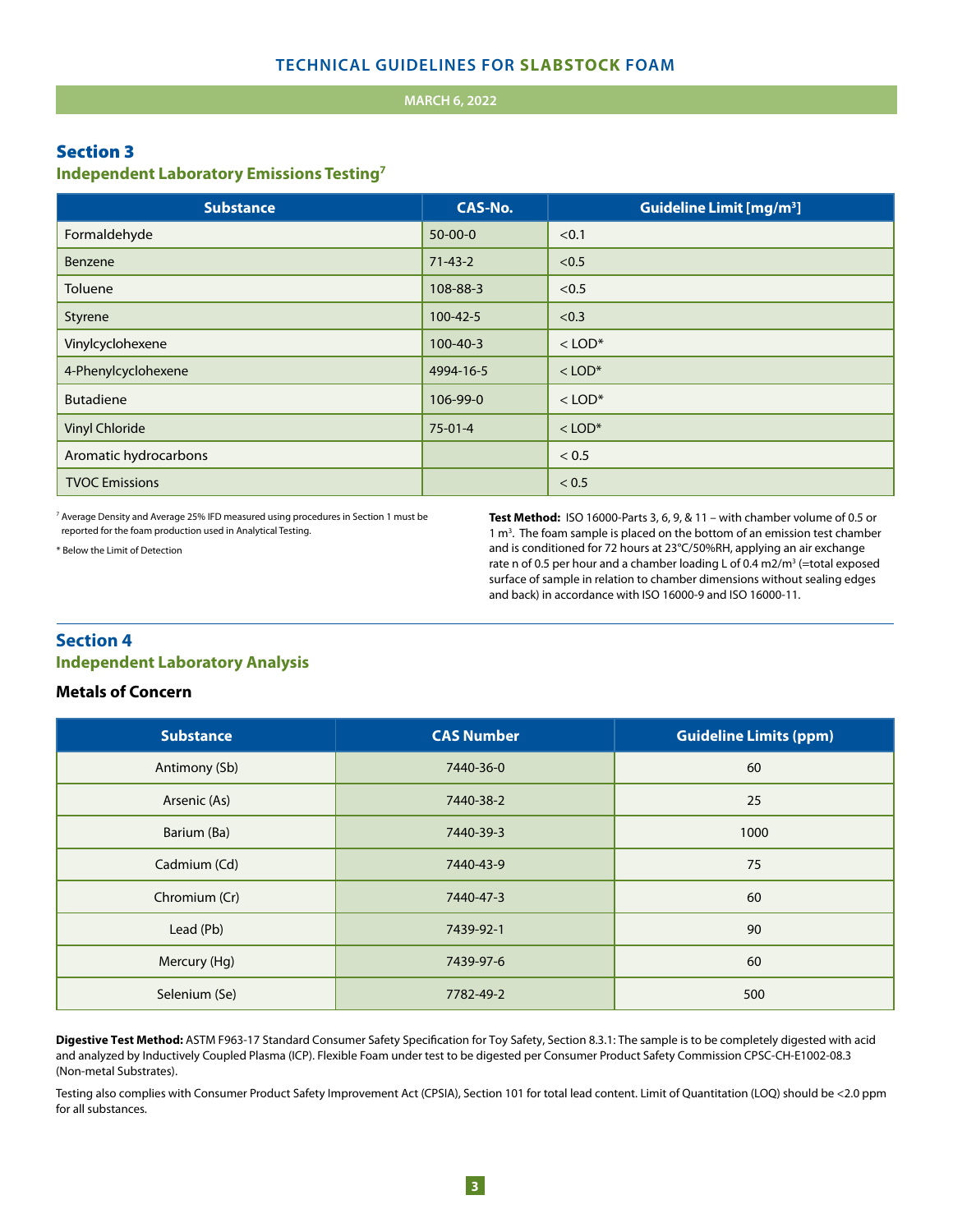#### **TECHNICAL GUIDELINES FOR SLABSTOCK FOAM**

#### **MARCH 6, 2022**

#### **Tributyltin**

| <b>Substance</b>  | CAS-No.  | <b>Guideline Limit [ppm]</b> |
|-------------------|----------|------------------------------|
| Tributyltin (TBT) | 688-73-3 | U.5                          |

Test Method: The 0.2 in x 0.2 in x 0.2 in (5 mm x 5 mm x 5 mm) sample must be a composite of 6 pieces to be taken from beneath each sample face (to a maximum of 2 cm from the surface). The sample is cut and extracted for 1 hour with the extracting agent\*\* in an ultrasonic bath at room temperature. After extraction the alkyl tin species are derivatized by adding sodium tetraethylborate solution in THF. The derivative is then extracted with n-hexane. The sample is then submitted to a second extraction procedure. Both hexane extracts are combined and further used to determine the organotin compounds by gas chromatography with mass selective detection in SIM modus.

\*\* Extracting agent: 250 ml buffer\*\*\* + 1750 ml methanol + 300 ml acetic acid

\*\*\* Buffer (pH 4,5): 164 g sodium acetate + 1200 ml water + 165 ml acetic acid, to be diluted to 2000 ml with water

#### **Phthalates**

| <b>Substance</b>     | <b>CAS-No.</b> | <b>Guideline Limit</b> |
|----------------------|----------------|------------------------|
| Sum of 8 phthalates* |                | $\leq 0.01$ wt %       |

Test Method: Soxhlet extractor or heated ultrasonic bath as specified by CPSC test method, followed by analysis with gas chromatography/mass spectrometry (GC/MS), or high performance liquid ultraviolet chromatography (HPLC/UV).

\* Phthalates include: Di-(2-ethylhexyl) phthalate (DEHP) (CAS Reg. No. 117-81-7)- Dibutyl phthalate (DBP) (CAS Reg. No. 84-74-2)- Benzyl butyl phthalate (BBP) (CAS Reg. No. 85-68-7)- Diisononyl phthalate (DINP) (CAS Reg. No. 28553-12-0)- Diisobutyl phthalate (DIBP) (CAS Reg. No. 84-69-5)- Di-n-pentyl phthalate (DPENP) (CAS Reg. No. 131-18-0)- Di-n-hexyl phthalate (DHEXP) (CAS Reg. No. 84-75-3)- Dicyclohexyl phthalate (DCHP) (CAS Reg. No. 84-61-7)

#### **TDA/MDA**

| <b>Substance</b>                     | CAS-No.                      | <b>Guideline Limit</b> |
|--------------------------------------|------------------------------|------------------------|
| 2,4 – Toluenediamine (TDA)           | $95 - 80 - 7$                | $\leq 5.0$ ppm         |
| 4,4' – Diaminodiphenylmethane (MDA)  | $101 - 77 - 9$               | $\leq 5.0$ ppm         |
| Sum of TDA $(2,4)$ plus MDA $(4,4')$ | $95 - 80 - 7 + 101 - 77 - 9$ | $\leq 5.0$ ppm         |

**Test Method:** A subsample shall be cut and extracted with 1% aqueous acetic acid solution. To achieve optimal sensitivity and selectivity, the extracts are analyzed using high pressure liquid chromatography with detection using mass spectrometry/mass spectrometry (HPLC/MS/MS).

#### **Polybrominated (PBDE) Flame Retardant Additives**

| <b>Substance</b>         | CAS-No.    | <b>Guideline Limit</b> |
|--------------------------|------------|------------------------|
| pentabromodiphenyl ether | 32534-81-9 | ≤ 0.01 wt %            |
| octabromodiphenyl ether  | 32536-52-0 | ≤ 0.01 wt %            |
| decabromodiphenyl ether  | 1163-19-5  | $\leq 0.01$ wt %       |

**Test Method:** Analysis with gas chromatography/mass spectrometry (GC/MS).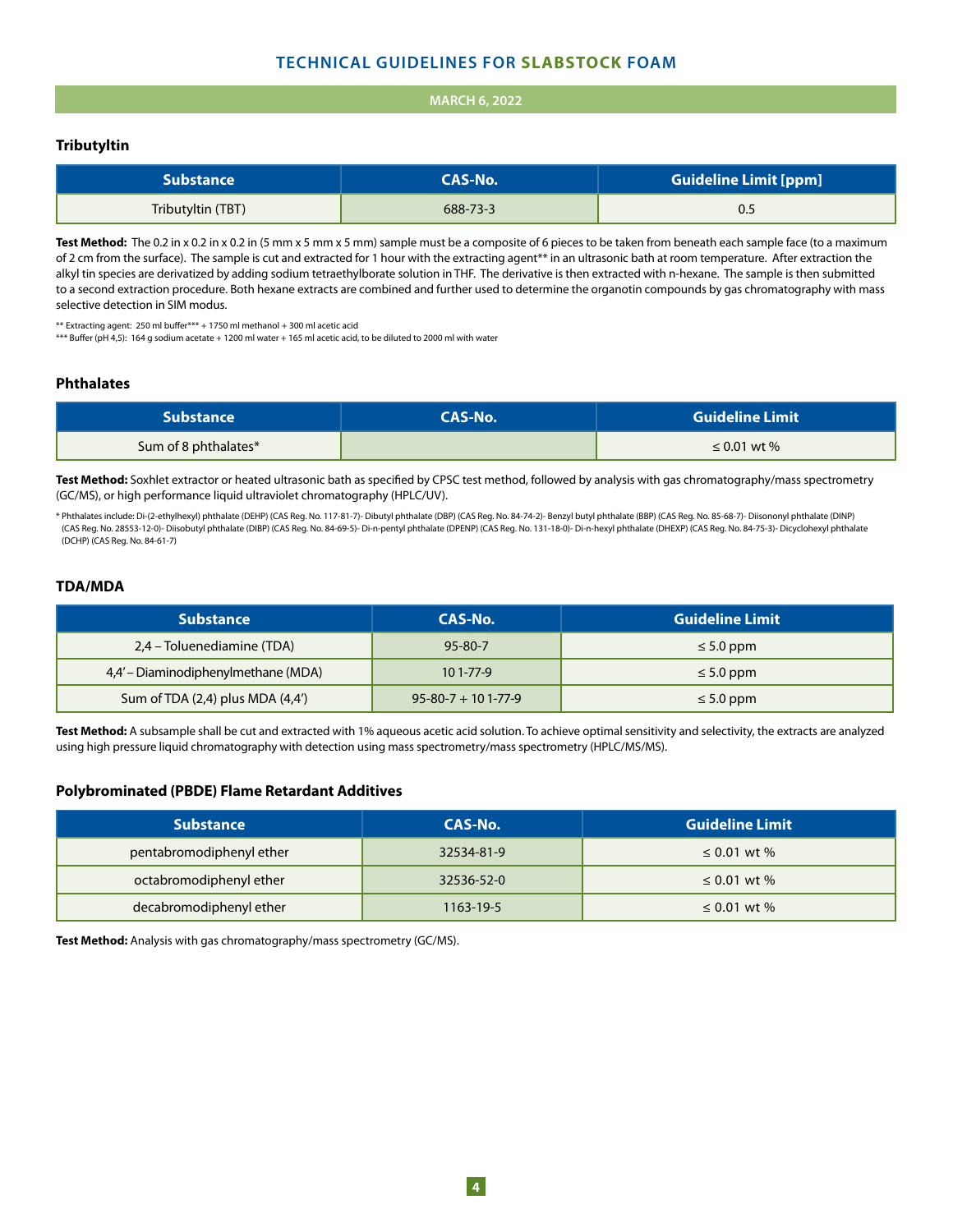## **TECHNICAL GUIDELINES FOR SLABSTOCK FOAM**

# **MARCH 6, 2022**

# Section 5

**Prohibited Substances**

| <b>GHS* (Globally Harmonized System of Classification and Labeling of Chemicals)</b> |          |                                          |
|--------------------------------------------------------------------------------------|----------|------------------------------------------|
| <b>GHS Hazard Class</b>                                                              | Category | United States GHS Hazard Statements      |
| Carcinogen                                                                           | 1A, 1B   | <b>May Cause Cancer</b>                  |
| Germ Cell Mutagen                                                                    | 1A, 1B   | May Cause Genetic Defects                |
| Reproductive toxicity                                                                | 1A, 1B   | May Damage Fertility or the Unborn Child |
|                                                                                      |          |                                          |

\*GHS replaced R-Phrases (Based upon European Union Risk Assesments)

**Blowing Agents**

CFC

**HCFC** 

Dichloromethane (methylene chloride)

| <b>Prohibited Flame Retardant Additives</b>                                                                              | <b>CAS-No.</b> |
|--------------------------------------------------------------------------------------------------------------------------|----------------|
| Antimony (see Section 4)                                                                                                 | 7440-36-0      |
| Chlorinated or brominated dioxins or furans                                                                              | Various        |
| Chlorinated hydrocarbons (1,1-,2,2-Tetrachloroethane; Pentachloroethane;<br>1,1-,2-Trichloroethane;1,1-Dichloroethylene) | <b>Various</b> |
| Decabromodiphenyl ether (PBDE) (see Section 4)                                                                           | 1163-19-5      |
| Dimethyl methylphosphonate (DMMP)                                                                                        | 756-79-6       |
| Hexabromocyclododecane or HBCD                                                                                           | 3194-55-6      |
| <b>Nitrites</b>                                                                                                          | Various        |
| Octabromodiphenyl ether (PBDE) (see Section 4)                                                                           | 32536-52-0     |
| Polybrominated Biphenyls (PBB)                                                                                           | 59536-65-1     |
| Polychlorinated Terphenyls (PCT)                                                                                         | 61788-33-8     |
| Polychlorinated Biphenyls (PCB)                                                                                          | 1336-36-3      |
| Pentabromodiphenyl ether (PBDE) (see Section 4)                                                                          | 32534-81-9     |
| Tri-(2,3-dibromo-propyl)-phosphate (TRIS)                                                                                | 126-72-7       |
| Tris-(aziridinyl)-phosphinoxide (TEPA)                                                                                   | 5455-55-1      |
| Tris (2-chloroethyl)-phosphate (TCEP)                                                                                    | 115-96-8       |
| Tris (1,3-dichloro-2-propyl) phosphate (TDCPP)                                                                           | 13674-87-8     |
| Vinyl Chloride (see Section 3)                                                                                           | $75 - 01 - 4$  |
| <b>Other Prohibited Substances</b>                                                                                       | <b>CAS-No.</b> |
| Chlorinated phenols (PCP, TeCP)                                                                                          | 87-86-5        |
|                                                                                                                          |                |
| Trimethylphosphate                                                                                                       | 5455-55-1      |
| Hexachlorocyclohexane                                                                                                    | 58-89-9        |
| Monomethyldibromo-Diphenylmethane                                                                                        | 99688-47-8     |
| Monomethyldichloro-Diphenylmethane                                                                                       | 81161-70-8     |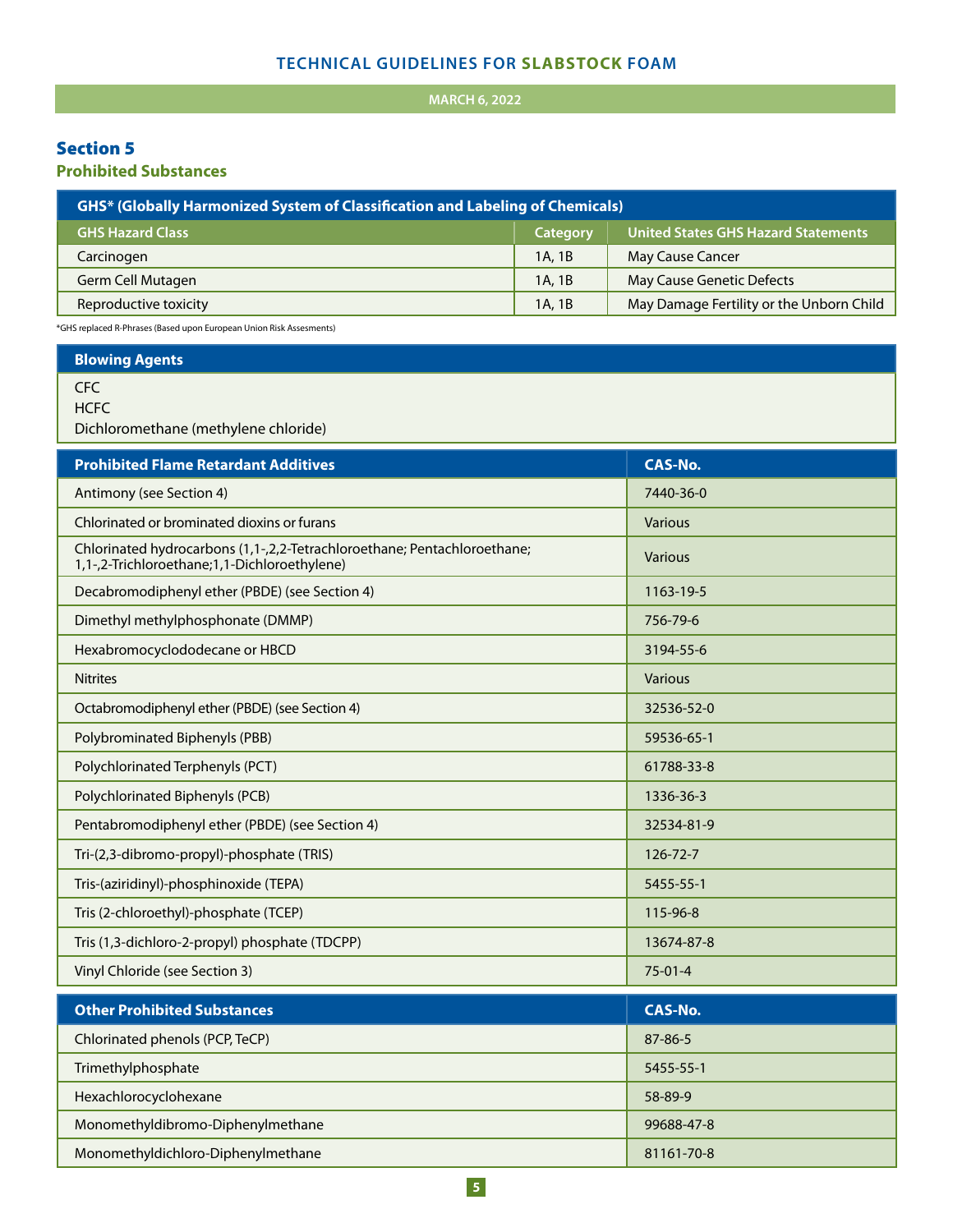#### **COVER 2012**

#### Section 6

#### **Sampling Procedure for Analytical Testing**

**Product Selection:** The product selected for Analytical Testing shall be one frequently produced within the Foam Product Group being certified and likely to be highest in emissions.

**Sample Origin:** Central samples no less than 15 inches (35 cm) from a face or side of the bun shall be cut, no later than 7 days after foam production. If the foam bun is not large enough to allow the 15 in (35 cm) distance from the sides, the most central location is appropriate.

**Size of Samples:** 10 in x 8 in x 6 in (25 cm x 20 cm x 15 cm).

**Photo Verification:** Take a photo of the sample block of foam (prior to cutting) that shows the foam type, production date, and size. Include the chemist or supervisor responsible in the photo. This photo will be part of your submittal package to the CertiPUR-US® program. See photos on page 9.

**Number of Samples:** Two adjacent samples shall be prepared for the baseline study and then shall be sent to the laboratory. Care shall be taken to assure that no oils, silicones or other volatile materials are present on the saw blade or saw table. Protective phthalate-free gloves should be worn to prevent sample exposure to soap or hand lotion. The samples each shall be conditioned using standard production procedures, packaged and identified as recommended below.

Time Constraints: The samples shall be cut out of the bun, no later than 7 days after production of the foam, and immediately packaged. Samples must be shipped to arrive at the testing lab less than 21 days after the production date and the lab must start the VOC chamber testing within 35 days of receiving the samples.

**Packaging of Samples:** Each 10 in x 8 in x 6 in (25 cm x 20 cm x 15 cm ) sample shall be tightly wrapped and separately sealed in aluminum foil (one sample per foil package) or packaged separately inside sealed aluminized Mylar bags (one sample per bag). See photos on page 9.

**Sample Identification:** Sample Identification shall be recorded and placed inside the packaging box on each individually wrapped sample. The information shall include the Foam Product Group (as in Section 8), density and firmness, company production reference code number, production date, date of sampling, and date of mailing to the laboratory. See form on page 8.

## Section 7

#### **Test Failures and Retesting**

If a flexible foam manufacturer fails the requirements of the CertiPUR-US® program in one area of the analytical or physical property testing, the company will be allowed to have the same foam formulation retested under either of the following parameters:

- If The CertiPUR-US® program will accept the retesting of the failed item of the program at the flexible foam manufacturer's expense, if
	- If The failure does not exceed the relative standard deviation of analysis, and
	- If The retest is completed within 30 days of the original analytical or physical property testing.

Or

If the failure exceeds the relative standard of deviation of the analysis, the CertiPUR-US® program will accept an entire retest at the flexible foam manufacturer's expense, if the retest is completed within 45 days of the original analytical or physical property testing.

Both the original test results with the failed item and the applicable retest, that now shows a passing result, must be submitted with the remainder of the required paperwork and photos.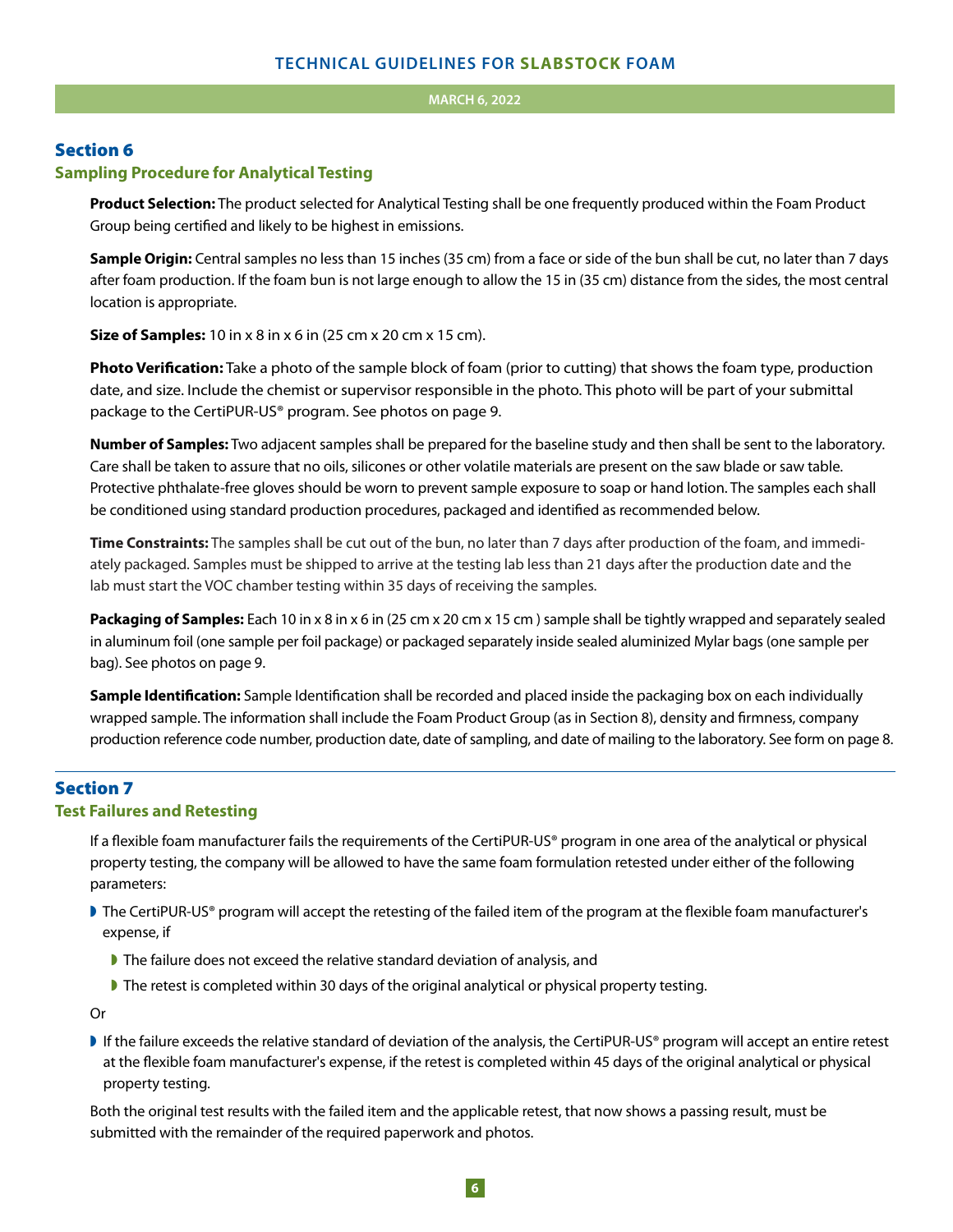#### **1, <b>1, 2022 1, 2022**

#### Section 8 **Certification Groupings**

The manufacturer may certify groups of equivalent qualified flexible polyurethane foam products (i.e. a number of FPF products having various physical characteristics, but sharing the same raw materials). Separate application and registration would be necessary for foam products manufactured from differing raw materials. It is the responsibility of the foam manufacturer to notify raw material suppliers when registration has been achieved so that they can advise the foam manufacturer if raw material formulation changes are anticipated during the duration of the registration period.

Foam producers have the option to add a branded name for any foam family category, including using that branded name as the sole identifier in the "other" foam family category. This enables customers to recognize a branded name as being certified. The branded names may appear in two places on the CertiPUR-US® website: 1) foam producer's individual page, and 2) foam producer's certificate.

#### **Foam Product Groups:**

- $\blacktriangleright$  Conventional polyether foams
- Conventional FR polyether foams (sharing the same flame retardant package)
- $\blacktriangleright$  Super-soft (low density/low index) polyether conventional foams –25% IFD ≤15 lbs. (65 N) and density ≤1.5 lbs/ft3 (24 kg/m3)
- $\blacktriangleright$  High resilience foams
- $\blacktriangleright$  High support foams
- **Viscoelastic (memory) foams**
- $\blacktriangleright$  Viscoelastic (memory) foams with gel
- $\triangleright$  Other (please describe in detail to be reviewed by administrator)

*For molded foams, see separate Technical Guidelines for certication of molded foam.*

## Section 9 **Registration Duration**

To maintain registration, sample evaluations are necessary at 6 month intervals for each product group category to help demonstrate formulation and raw material content consistency. After completing two consecutive 6 month successful certifications, recertification is required annually. Any significant changes to the formulation shall require analysis and re-registration.

#### **CertiPUR-US® testing and analysis laboratory options:**

#### **Eurofins Product Testing A/S**

Smedeskovvej 38 DK-8464 Galten, Denmark Phone: (Country exit code) +45 7022 4276 Fax: (Country exit code) +45 7022 4275 Email: voc@eurofins.com

#### **TÜV Rheinland LGA Products GmbH**

Tillystraβe 2 90431 Nuremberg, Germany Attn: Dr. Jelena Galinkina Phone: (Country exit code) +49 911 655 5614 Alt. Phone: (Country exit code) +49 911 655 5604 Fax: (Country exit code) +49 911 655 5604 Email: Jelena.Galinkina@de.tuv.com

#### **Intertek**

Attn: VOC Lab/CertiPUR-US Testing 4700 Broadmoor, Ste. 200 Kentwood, MI 49512 USA Attn: Dr. Jesse Ondersma Phone: 616.656.7401 Email: certipur.us@Intertek.com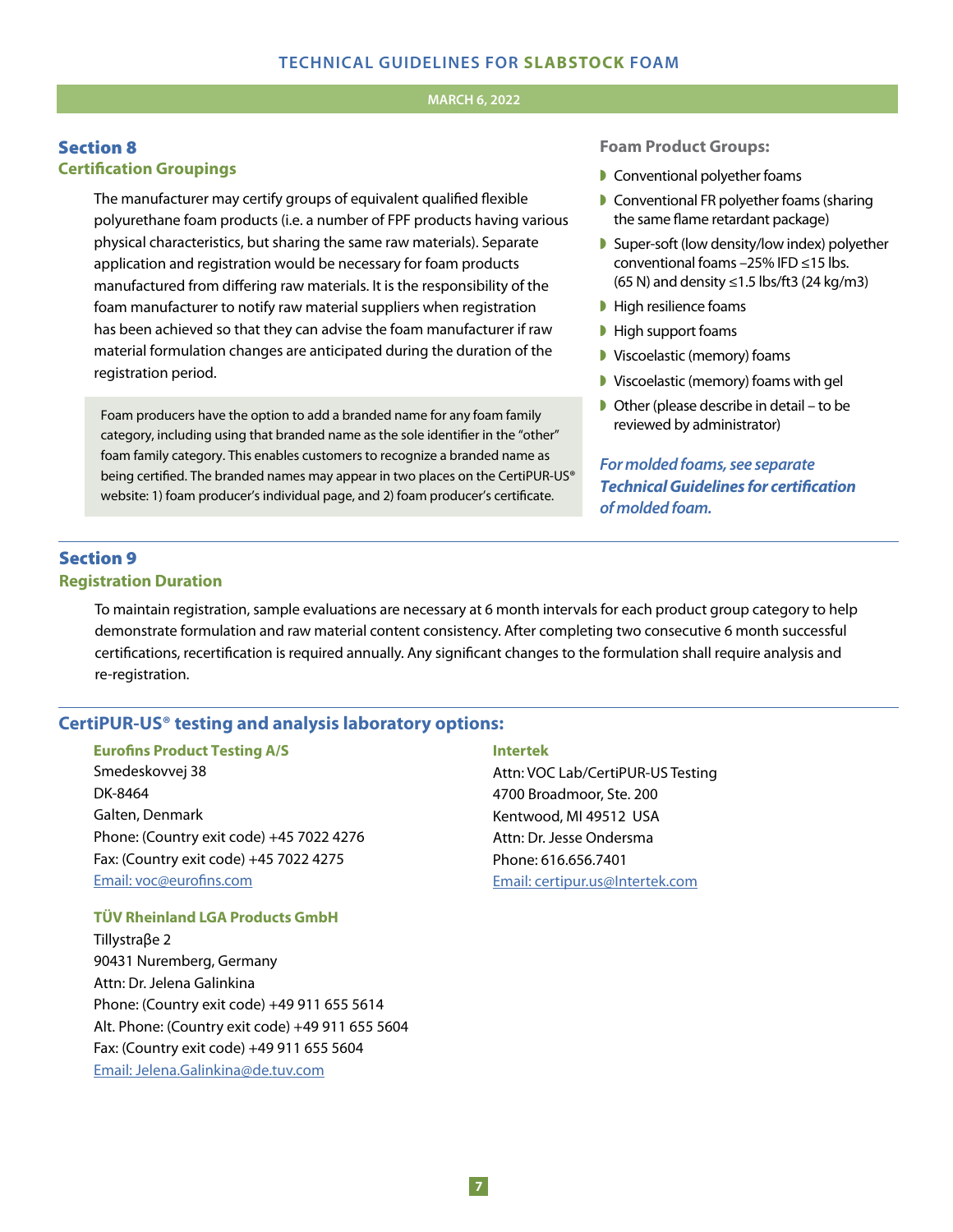#### **TECHNICAL GUIDELINES FOR SLABSTOCK FOAM**

#### **MARCH 6, 2022**



# **Sample Submittal and Analytical Request CertiPUR-US® Slabstock Certification Program**

**Attention**:\_\_\_\_\_\_\_\_\_\_\_\_\_\_\_\_\_\_\_\_\_\_\_\_\_\_\_\_\_\_\_\_\_\_\_\_\_\_\_\_\_\_\_\_\_\_\_\_\_\_\_\_\_\_\_\_\_\_\_\_\_\_\_\_\_\_\_

|                      | Invoice to:                           |
|----------------------|---------------------------------------|
| Ship via express to: | Company Name: 1988 Company Name: 1988 |
|                      |                                       |
|                      |                                       |
|                      |                                       |
|                      |                                       |
|                      |                                       |
|                      |                                       |
|                      |                                       |

# **Sample Identification:**

| <b>Your Product</b><br><b>Identification Code</b>              |                                                             |
|----------------------------------------------------------------|-------------------------------------------------------------|
| Foam Product Group *                                           |                                                             |
| Brand Name of Foam (optional)                                  |                                                             |
| Foam Density/IFD                                               |                                                             |
| <b>Production Date</b>                                         |                                                             |
| Date Sample Cut<br>(<7 days from Production)                   |                                                             |
| Date Sample Shipped                                            |                                                             |
| Sample Arrival Date<br>(<21 days from Production)              | This information will be reported by the testing laboratory |
| Date VOC Chamber Testing Started<br>(<42 days from Production) | This information will be reported by the testing laboratory |

\*See Section 8 for Product Grouping – If "other," please specify

#### **Analytical Request:**

TVOC Emissions Testing Extractable heavy metals Tributyltin (TBT) Sum of eight specified phthalates Penta, Octa, Deca bromodiphenylethers (PBDE's) – flame retardants 2,4-Toluenediamine (TDA) and 4,4'-Diaminodiphenylmethane (MDA) Specified Volatile Organic Compounds and total Volatile Organic Compounds